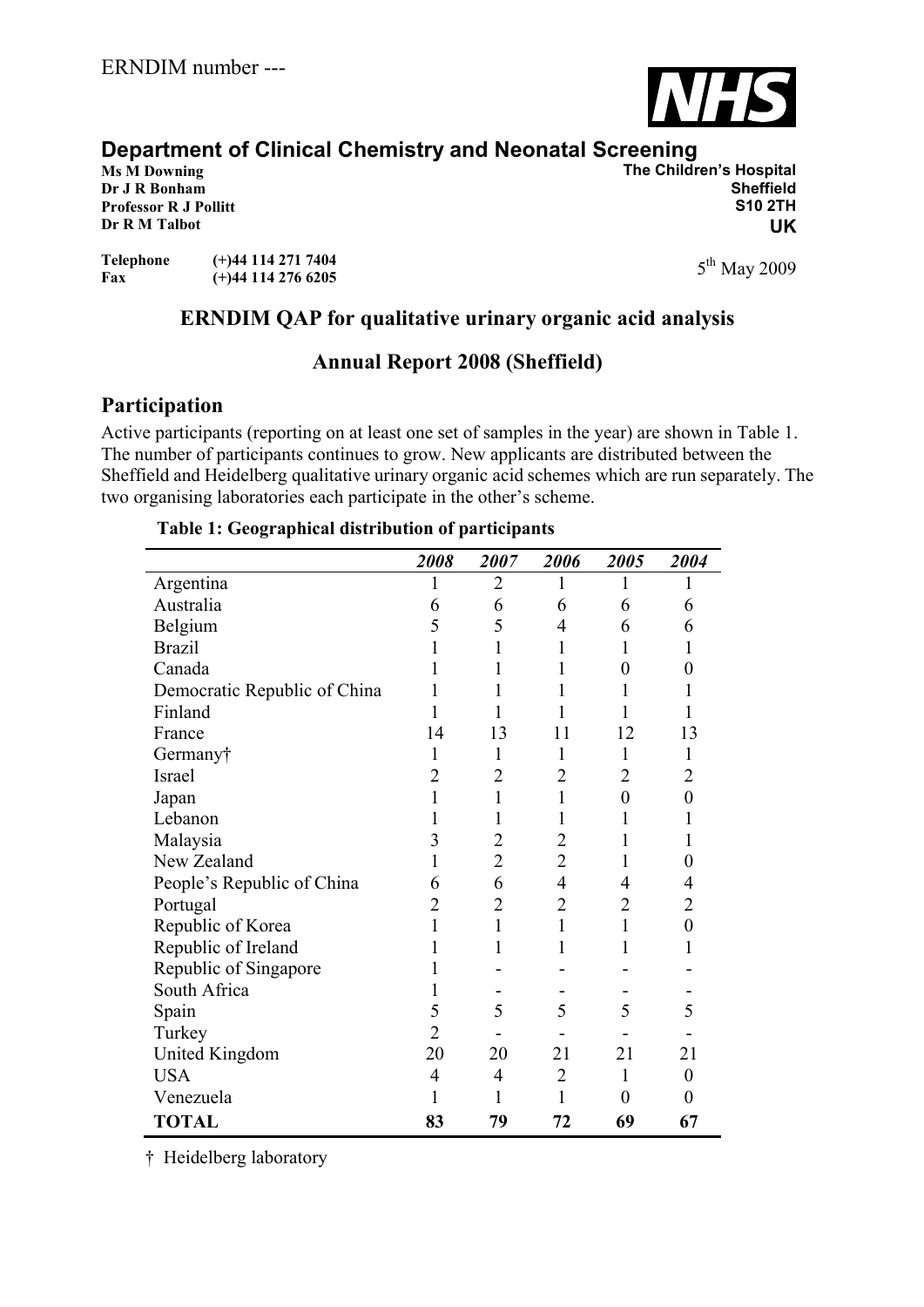### **Samples and results**

Three sets of three samples each (total 9; sample numbers 160-168) were dispatched together in April 2008. Seventy-six laboratories (92%) returned results for all three circulations, five returned for only two, and two laboratories made only a single return.

#### **Instrumentation**

Currently only one active participant is relying on gas-chromatography alone, the remainder performing their analyses wholly or in part by GC-MS.

### **Scoring of results**

To enable data reduction the results were scored as shown below:

| Satisfactory |    | Helpful but incomplete                 |    |
|--------------|----|----------------------------------------|----|
| Unhelpful    |    | Slightly misleading                    | -1 |
| Misleading   | -2 | Failing to return an individual result |    |

Two points are deducted for transposed sample numbers.

|               |                                                                                                                                                                       | <b>Scores</b>  |                |              |              |                |  |
|---------------|-----------------------------------------------------------------------------------------------------------------------------------------------------------------------|----------------|----------------|--------------|--------------|----------------|--|
| <b>Sample</b> |                                                                                                                                                                       | $-2$           | -1             | $\mathbf{0}$ | $\mathbf{1}$ | $\overline{2}$ |  |
| 160           | Three months old, acidotic attack with hyperammonaemia,<br>now well: Propionic acidaemia                                                                              | $\overline{2}$ | $\overline{2}$ | 6            |              | 69             |  |
| 161           | Four-year-old boy, developing abnormal movements:<br>Normal                                                                                                           | 5              | 1              | 3            |              | 70             |  |
| 162           | Three weeks of age, unexplained episode of diarrhoea and<br>vomiting: Methylmalonic semialdehyde dehydrogenase<br>deficiency                                          | 10             |                | 18           | 15           | 36             |  |
| 163           | 18-year-old male. Muscle pain, myoglobinuria:<br>Normal                                                                                                               | 3              | 1              | 1            | 1            | 73             |  |
| 164           | 35-year-old woman with three microcephalic children:<br>Phenylketonuria                                                                                               | 1              |                | 1            | 1            | 76             |  |
|               | 165† 2-year-old girl with frequent episodes of diarrhoea and<br>vomiting, initially associated with hypoglycaemia:<br>3-Hydroxy-3-methylglutaryl-CoA lyase deficiency |                | 1              | 5            |              | 73             |  |
| 166           | 18-month-old boy. Very drowsy and not feeding:<br>Maple syrup urine disease                                                                                           | 5              |                |              | 3            | 71             |  |
| 167           | Healthy 2-year old, consanguineous parentage. Cousin died<br>of "Reye Syndrome" 2 years ago:<br>3-Methylcrotonyl-CoA carboxylase deficiency                           |                | $\overline{2}$ | $\mathbf{1}$ | 1            | 75             |  |
| 168           | Four-year-old boy, developmental regression:<br>Normal                                                                                                                |                | 1              |              | 1            | 77             |  |

|  | Table 2: Distribution of scores for individual samples (laboratories making returns) |  |  |
|--|--------------------------------------------------------------------------------------|--|--|
|  |                                                                                      |  |  |

† Common sample with the Heidelberg scheme where 73 of 75 participants scored 2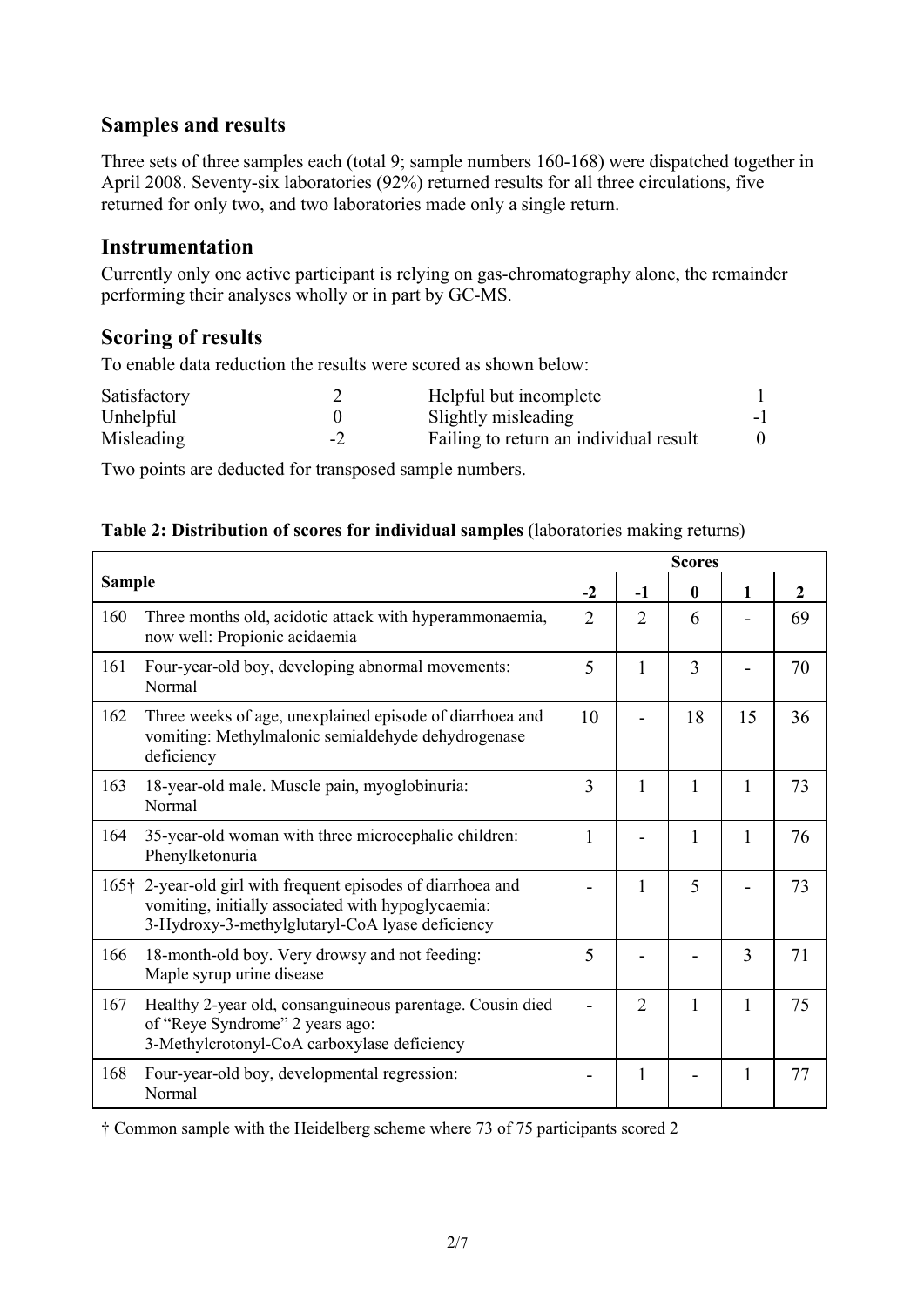|                  |                         | 2008             |                 | 2007                    |                 | 2006                    |                 | 2006-8  |
|------------------|-------------------------|------------------|-----------------|-------------------------|-----------------|-------------------------|-----------------|---------|
| Laboratory       | No of                   | Late             | Total           | No of                   | Total           | No of                   | Total           | Average |
| OA Number        | returns                 | returns          | score           | returns                 | score           | returns                 | score           | score*  |
| $\mathfrak{Z}$   | $\mathfrak{Z}$          | $\boldsymbol{0}$ | 14              | $\overline{\mathbf{3}}$ | 16              | $\overline{\mathbf{3}}$ | 18              | 1.85    |
| $\overline{4}$   | $\overline{\mathbf{3}}$ | $\boldsymbol{0}$ | 14              | $\overline{\mathbf{3}}$ | 16              | $\overline{\mathbf{3}}$ | 17              | 1.81    |
| $\overline{5}$   | $\overline{\mathbf{3}}$ | $\boldsymbol{0}$ | 16              | $\overline{3}$          | 10              | $\overline{\mathbf{3}}$ | $18\,$          | 1.69    |
| $\overline{6}$   | $\overline{3}$          | $\overline{0}$   | 18              | $\overline{\mathbf{3}}$ | 16              | $\overline{\mathbf{3}}$ | 18              | 2.00    |
| $\boldsymbol{7}$ | $\mathfrak{Z}$          | $\boldsymbol{0}$ | 14              | $\mathfrak{Z}$          | 16              | $\mathfrak{Z}$          | 17              | 1.81    |
| $\overline{9}$   | $\overline{\mathbf{3}}$ | $\boldsymbol{0}$ | 15              | $\overline{\mathbf{3}}$ | 16              | $\overline{\mathbf{3}}$ | 17              | 1.85    |
| $\overline{10}$  | $\overline{\mathbf{3}}$ | $\overline{0}$   | 16              | $\overline{\mathbf{3}}$ | 16              | $\overline{\mathbf{3}}$ | $\overline{15}$ | 1.81    |
| 11               | $\overline{\mathbf{3}}$ | $\boldsymbol{0}$ | 14              | $\overline{\mathbf{3}}$ | 16              | $\overline{\mathbf{3}}$ | 17              | 1.81    |
| $\overline{12}$  | $\overline{\mathbf{3}}$ | $\boldsymbol{0}$ | $\overline{18}$ | $\overline{\mathbf{3}}$ | $\overline{16}$ | $\overline{3}$          | 18              | 2.00    |
| 13               | $\overline{3}$          | $\boldsymbol{0}$ | 16              | $\overline{\mathbf{3}}$ | 16              | $\overline{3}$          | 18              | 1.92    |
| 14               | $\overline{\mathbf{3}}$ | $\,1$            | 18              | $\overline{\mathbf{3}}$ | 16              | $\overline{\mathbf{3}}$ | 18              | 2.00    |
| 15               | $\overline{\mathbf{3}}$ | $\boldsymbol{0}$ | 14              | $\overline{\mathbf{3}}$ | 16              | $\overline{\mathbf{3}}$ | 14              | 1.69    |
| $\overline{17}$  | $\overline{\mathbf{3}}$ | $\boldsymbol{0}$ | 18              | $\overline{\mathbf{3}}$ | 15              | $\overline{3}$          | $10\,$          | 1.65    |
| 18               | $\overline{\mathbf{3}}$ | $\,1$            | 18              | $\mathfrak{Z}$          | 16              | $\overline{\mathbf{3}}$ | 16              | 1.92    |
| $\overline{19}$  | $\overline{\mathbf{3}}$ | $\boldsymbol{0}$ | 16              | $\overline{2}$          | 10              | $\overline{\mathbf{3}}$ | $18\,$          | 1.91    |
| $\overline{21}$  | $\overline{\mathbf{3}}$ | $\overline{c}$   | 18              | $\overline{\mathbf{3}}$ | 16              | $\overline{3}$          | 18              | 2.00    |
| 24               | $\mathfrak z$           | $\boldsymbol{0}$ | 18              | $\mathfrak{Z}$          | 16              | $\mathfrak{Z}$          | 16              | 1.92    |
| $\overline{25}$  | $\overline{\mathbf{3}}$ | $\boldsymbol{0}$ | $\overline{14}$ | $\overline{\mathbf{3}}$ | 16              | $\overline{2}$          | 11              | 1.78    |
| $\overline{26}$  | $\overline{\mathbf{3}}$ | $\boldsymbol{0}$ | 18              | $\overline{3}$          | $\overline{15}$ | $\overline{3}$          | 14              | 1.81    |
| $\overline{27}$  | $\overline{\mathbf{3}}$ | $\boldsymbol{0}$ | 16              | $\overline{\mathbf{3}}$ | 16              | $\overline{\mathbf{3}}$ | $10\,$          | 1.62    |
| 28               | $\overline{\mathbf{3}}$ | $\mathbf{1}$     | $\overline{6}$  | $\overline{\mathbf{3}}$ | 13              | $\overline{3}$          | $\overline{8}$  | 1.04    |
| 29               | $\overline{\mathbf{3}}$ | $\boldsymbol{0}$ | $17\,$          | $\overline{\mathbf{3}}$ | 14              | $\overline{\mathbf{3}}$ | 18              | 1.88    |
| 31               | $\overline{\mathbf{3}}$ | $\boldsymbol{0}$ | 16              | $\overline{\mathbf{3}}$ | 14              | $\overline{2}$          | 12              | 1.83    |
| $\overline{32}$  | $\overline{\mathbf{3}}$ | $\boldsymbol{0}$ | $\overline{15}$ | $\overline{\mathbf{3}}$ | 16              | $\overline{\mathbf{3}}$ | 18              | 1.88    |
| $\overline{35}$  | $\overline{\mathbf{3}}$ | $\boldsymbol{0}$ | 16              | $\overline{\mathbf{3}}$ | 16              | $\overline{\mathbf{3}}$ | 18              | 1.92    |
| $\overline{38}$  | $\overline{\mathbf{3}}$ | $\boldsymbol{0}$ | 18              | $\overline{\mathbf{3}}$ | 16              | $\overline{\mathbf{3}}$ | 18              | 2.00    |
| $\overline{42}$  | $\overline{\mathbf{3}}$ | $\boldsymbol{0}$ | 18              | $\overline{\mathbf{3}}$ | 16              | $\overline{\mathbf{3}}$ | 18              | 2.00    |
| 44               | $\overline{3}$          | $\,1$            | 18              | $\overline{\mathbf{3}}$ | $\overline{15}$ | $\overline{3}$          | $\overline{15}$ | 1.85    |
| 48               | $\mathfrak{Z}$          | $\mathbf{1}$     | 16              | $\overline{\mathbf{3}}$ | 16              | $\overline{\mathbf{3}}$ | 18              | 1.92    |
| 49               | $\mathfrak z$           | $\boldsymbol{0}$ | $18\,$          | $\mathfrak{Z}$          | 16              |                         |                 | 2.00    |
| $\overline{51}$  | $\overline{\mathbf{3}}$ | $\overline{2}$   | $\overline{17}$ | $\overline{\mathbf{3}}$ | 16              | $\overline{\mathbf{3}}$ | 18              | 1.96    |
| 52               | $\mathfrak{Z}$          | $\boldsymbol{0}$ | 18              | $\mathfrak{Z}$          | 15              | $\mathfrak{Z}$          | 15              | 1.85    |
| 65               | $\mathfrak{Z}$          | $\mathbf{1}$     | 18              | $\overline{\mathbf{3}}$ | 16              | $\overline{\mathbf{3}}$ | 18              | 2.00    |
| 66               | $\mathfrak{Z}$          | $\boldsymbol{0}$ | 18              | $\overline{\mathbf{3}}$ | 16              | $\overline{\mathbf{3}}$ | 17              | 1.96    |
| 83               | $\overline{\mathbf{3}}$ | $\overline{0}$   | 15              | $\overline{\mathbf{3}}$ | 16              | $\overline{3}$          | 17              | 1.85    |
| 85               | $\sqrt{2}$              | $\mathbf{1}$     | 12              | $\mathfrak{Z}$          | 16              | $\mathfrak{Z}$          | 18              | 2.00    |
| 86               | $\overline{\mathbf{3}}$ | $\boldsymbol{0}$ | 18              | $\overline{\mathbf{3}}$ | 16              | $\overline{2}$          | $\tau$          | 1.78    |
| 88               | $\overline{3}$          | $\mathbf{1}$     | 17              | $\overline{3}$          | 16              | $\overline{2}$          | $\overline{12}$ | 1.96    |
| 92               | $\mathfrak{Z}$          | $\boldsymbol{0}$ | 18              | $\overline{\mathbf{3}}$ | 11              | $\overline{3}$          | 15              | 1.69    |
| 93               | $\overline{\mathbf{3}}$ | $\overline{2}$   | 14              | $\overline{\mathbf{3}}$ | 16              | $\overline{\mathbf{3}}$ | 17              | 1.81    |
| 94               | $\mathfrak{Z}$          | $\boldsymbol{0}$ | 17              | $\mathfrak{Z}$          | 16              | $\mathfrak{Z}$          | 17              | 1.92    |
| 96               | $\mathfrak{Z}$          | $\boldsymbol{0}$ | 18              | $\overline{\mathbf{3}}$ | 16              | $\overline{c}$          | 11              | 1.96    |
| 98               | $\overline{3}$          | $\mathbf{1}$     | 17              | $\overline{\mathbf{3}}$ | 16              | $\overline{\mathbf{3}}$ | 17              | 1.92    |
| 101              | $\mathfrak{Z}$          | $\boldsymbol{0}$ | 17              | $\mathfrak{Z}$          | 16              | $\mathfrak{Z}$          | $18\,$          | 1.96    |
| 102              | $\mathfrak{Z}$          | $\boldsymbol{0}$ | 18              | $\mathfrak{Z}$          | 13              | $\mathfrak{Z}$          | $18\,$          | 1.88    |
| 104              | $\overline{\mathbf{3}}$ | $\boldsymbol{0}$ | 18              | $\sqrt{2}$              | 10              | $\mathfrak{Z}$          | 12              | 1.74    |
| 106              | $\overline{3}$          | $\overline{0}$   | 18              | $\overline{3}$          | 16              | $\overline{3}$          | 18              | 2.00    |

## **Table 3: Cumulative scores for 2006 - 2008 (current Sheffield participants only)**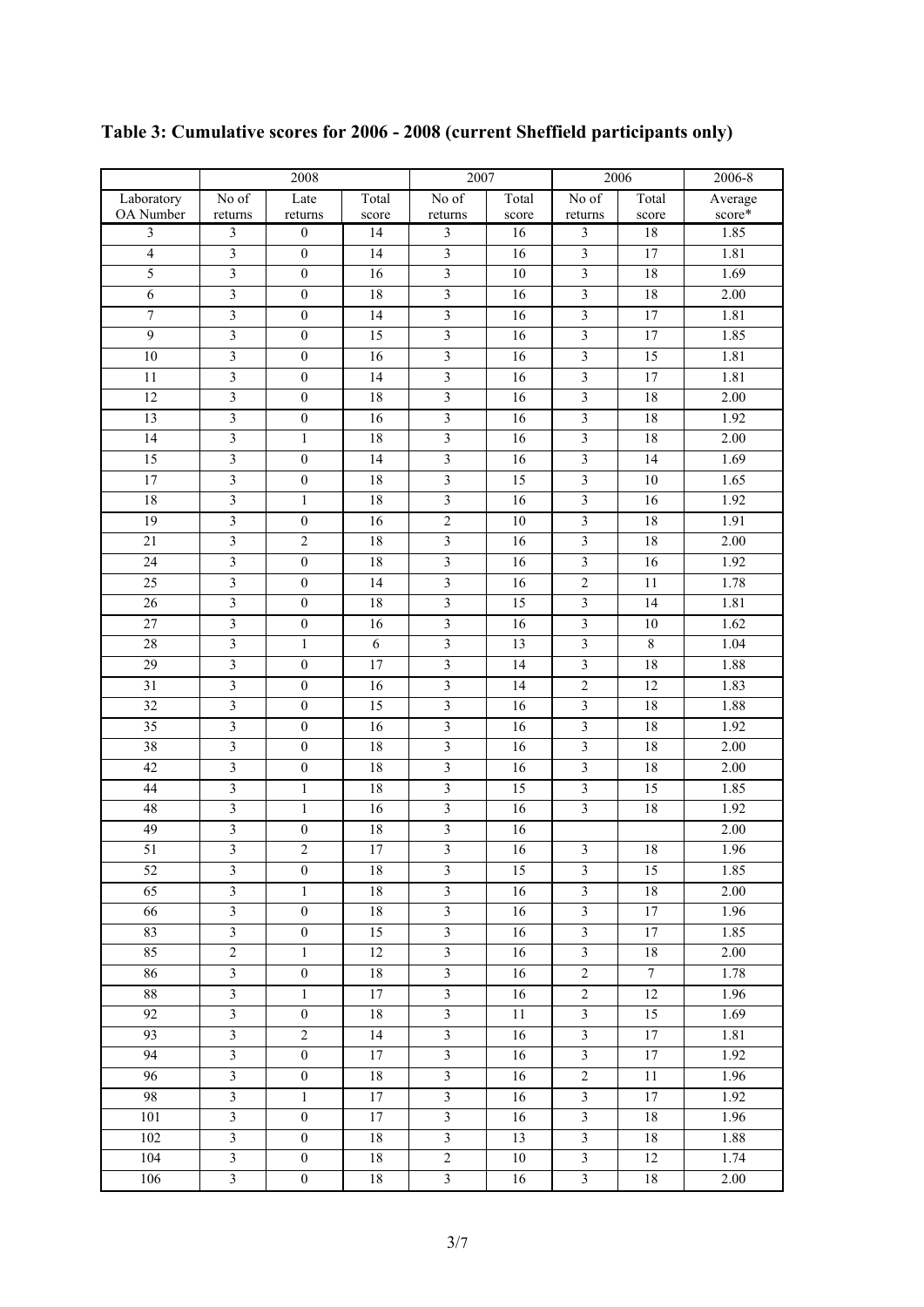|            |                         | 2008                    |                 | 2007                    |                 | 2006                    |                 | 2006-8  |
|------------|-------------------------|-------------------------|-----------------|-------------------------|-----------------|-------------------------|-----------------|---------|
| Laboratory | No of                   | Late                    | Total           | No of                   | Total           | No of                   | Total           | Average |
| OA Number  | returns                 | returns                 | score           | returns                 | score           | returns                 | score           | score*  |
| 108        | $\mathfrak{Z}$          | $\boldsymbol{0}$        | 12              | $\mathfrak{Z}$          | 14              | $\mathfrak{Z}$          | 18              | 1.69    |
| 111        | $\overline{3}$          | $\overline{0}$          | 16              | $\overline{3}$          | 16              | $\overline{\mathbf{3}}$ | 14              | 1.77    |
| 113        | $\overline{3}$          | $\,1$                   | $\overline{14}$ | $\overline{\mathbf{3}}$ | $\overline{10}$ | $\overline{3}$          | $\overline{13}$ | 1.42    |
| 114        | $\overline{3}$          | $\mathbf{1}$            | $\overline{8}$  | $\overline{\mathbf{3}}$ | $\overline{10}$ | $\overline{\mathbf{3}}$ | $\overline{16}$ | 1.31    |
| 119        | $\overline{3}$          | $\overline{0}$          | 17              | $\overline{\mathbf{3}}$ | 16              | $\overline{\mathbf{3}}$ | 18              | 1.96    |
| 120        | $\overline{3}$          | $\overline{0}$          | 16              | $\overline{3}$          | 10              | $\overline{3}$          | 16              | 1.62    |
| 121        | $\overline{\mathbf{3}}$ | $\overline{0}$          | $\overline{14}$ | $\overline{\mathbf{3}}$ | 12              | $\overline{\mathbf{3}}$ | 18              | 1.69    |
| 126        | $\overline{3}$          | $\mathbf{1}$            | 14              | $\overline{\mathbf{3}}$ | $\overline{11}$ | $\overline{3}$          | $\overline{15}$ | 1.54    |
| 128        | $\mathbf{1}$            | $\boldsymbol{0}$        | $\overline{2}$  | $\overline{2}$          | $\overline{5}$  | $\overline{3}$          | 15              | 1.29    |
| 130        | $\overline{\mathbf{3}}$ | $\boldsymbol{0}$        | $\overline{17}$ | $\overline{\mathbf{3}}$ | $\overline{16}$ | $\overline{2}$          | 12              | 1.96    |
| 132        | $\overline{3}$          | $\overline{0}$          | 16              | $\overline{3}$          | $\overline{16}$ | $\overline{3}$          | 18              | 1.92    |
| 133        | $\overline{\mathbf{3}}$ | $\overline{\mathbf{3}}$ | $\overline{17}$ | $\overline{\mathbf{3}}$ | 14              | $\overline{\mathbf{3}}$ | $\overline{15}$ | 1.77    |
| 134        | $\overline{3}$          | $\boldsymbol{0}$        | $\overline{15}$ | $\mathfrak{Z}$          | 16              | $\overline{3}$          | 18              | 1.88    |
| 135        | $\overline{\mathbf{3}}$ | $\overline{0}$          | 17              | $\overline{\mathbf{3}}$ | 14              | $\overline{2}$          | $\sqrt{8}$      | 1.70    |
| 137        | $\overline{\mathbf{3}}$ | $\boldsymbol{0}$        | $\overline{18}$ | $\mathfrak{Z}$          | $\overline{16}$ | $\overline{\mathbf{3}}$ | 18              | 2.00    |
| 138        | $\overline{2}$          | $\overline{0}$          | 10              | $\overline{\mathbf{3}}$ | 15              | $\overline{3}$          | 13              | 1.65    |
| 139        | $\overline{3}$          | $\overline{0}$          | 16              | $\overline{\mathbf{3}}$ | 14              | $\overline{3}$          | $\overline{15}$ | 1.73    |
| 140        | $\overline{\mathbf{3}}$ | $\boldsymbol{0}$        | 18              | $\overline{\mathbf{3}}$ | 14              | $\overline{3}$          | 14              | 1.77    |
| 141        | $\overline{2}$          | $\overline{0}$          | $\overline{4}$  | $\overline{\mathbf{3}}$ | 14              | $\overline{\mathbf{3}}$ | 15              | 1.43    |
| 142        | $\overline{3}$          | $\overline{0}$          | 13              | $\overline{\mathbf{3}}$ | 16              | $\overline{\mathbf{3}}$ | $\overline{16}$ | 1.73    |
| 143        | $\overline{3}$          | $\overline{0}$          | 13              | $\overline{\mathbf{3}}$ | 11              | $\overline{2}$          | 10              | 1.48    |
| 144        | $\overline{3}$          | $\overline{0}$          | $\overline{18}$ | $\overline{\mathbf{3}}$ | $\overline{14}$ |                         |                 | 1.88    |
| 146        | $\overline{3}$          | $\boldsymbol{0}$        | 13              | $\overline{c}$          | $\overline{8}$  |                         |                 | 1.50    |
| 147        | $\overline{3}$          | $\overline{0}$          | $\overline{9}$  | $\overline{3}$          | 16              |                         |                 | 1.47    |
| 148        | $\overline{3}$          | $\overline{0}$          | 13              | $\overline{2}$          | 10              |                         |                 | 1.64    |
| 149        | $\overline{3}$          | $\overline{0}$          | $\overline{11}$ | $\overline{\mathbf{3}}$ | 16              |                         |                 | 1.59    |
| 150        | $\overline{2}$          | $\overline{0}$          | $\overline{10}$ | $\overline{\mathbf{3}}$ | $\overline{12}$ |                         |                 | 1.57    |
| 151        | $\overline{1}$          | $\overline{0}$          | $\overline{4}$  | $\overline{\mathbf{3}}$ | 16              |                         |                 | 1.82    |
| 152        | $\overline{3}$          | $\mathbf{1}$            | $\overline{14}$ | $\overline{\mathbf{3}}$ | $\overline{5}$  |                         |                 | 1.12    |
| 153        | $\overline{c}$          | $\overline{0}$          | $\overline{11}$ | $\overline{c}$          | 10              |                         |                 | 1.91    |
| 154        | $\overline{3}$          | $\overline{0}$          | $\overline{11}$ |                         |                 |                         |                 |         |
| 155        | $\overline{3}$          | $\overline{0}$          | $\overline{17}$ |                         |                 |                         |                 |         |
| 156        | $\overline{3}$          | $\overline{0}$          | 14              |                         |                 |                         |                 |         |
| 157        | $\overline{3}$          | $\mathbf{1}$            | $\overline{8}$  |                         |                 |                         |                 |         |
| 158        | $\overline{\mathbf{3}}$ | $\mathbf{1}$            | 12              |                         |                 |                         |                 |         |
| 159        | $\overline{\mathbf{3}}$ | $\overline{0}$          | $\overline{16}$ |                         |                 |                         |                 |         |

\*The average score is **per sample reported**. The maximum score for 2007 was 16. For 2006 and 2008 the maximum scores were 18. The distribution of these scores is shown graphically in Figure 1 on the next page. Those with the best scores have the lowest rankings.

*Your Laboratory OA Number in the above Table is --*

### **Commentary**

#### *Certificates of Participation*

We are required to define "Participation" and "Satisfactory Performance" for the purpose of the ERNDIM Annual Certificate which covers all ERNDIM schemes. For this urinary organic acid scheme we have defined "Participation" as requiring at least two returns during the year. Defining "Satisfactory Performance" is more difficult. This year a substantial number of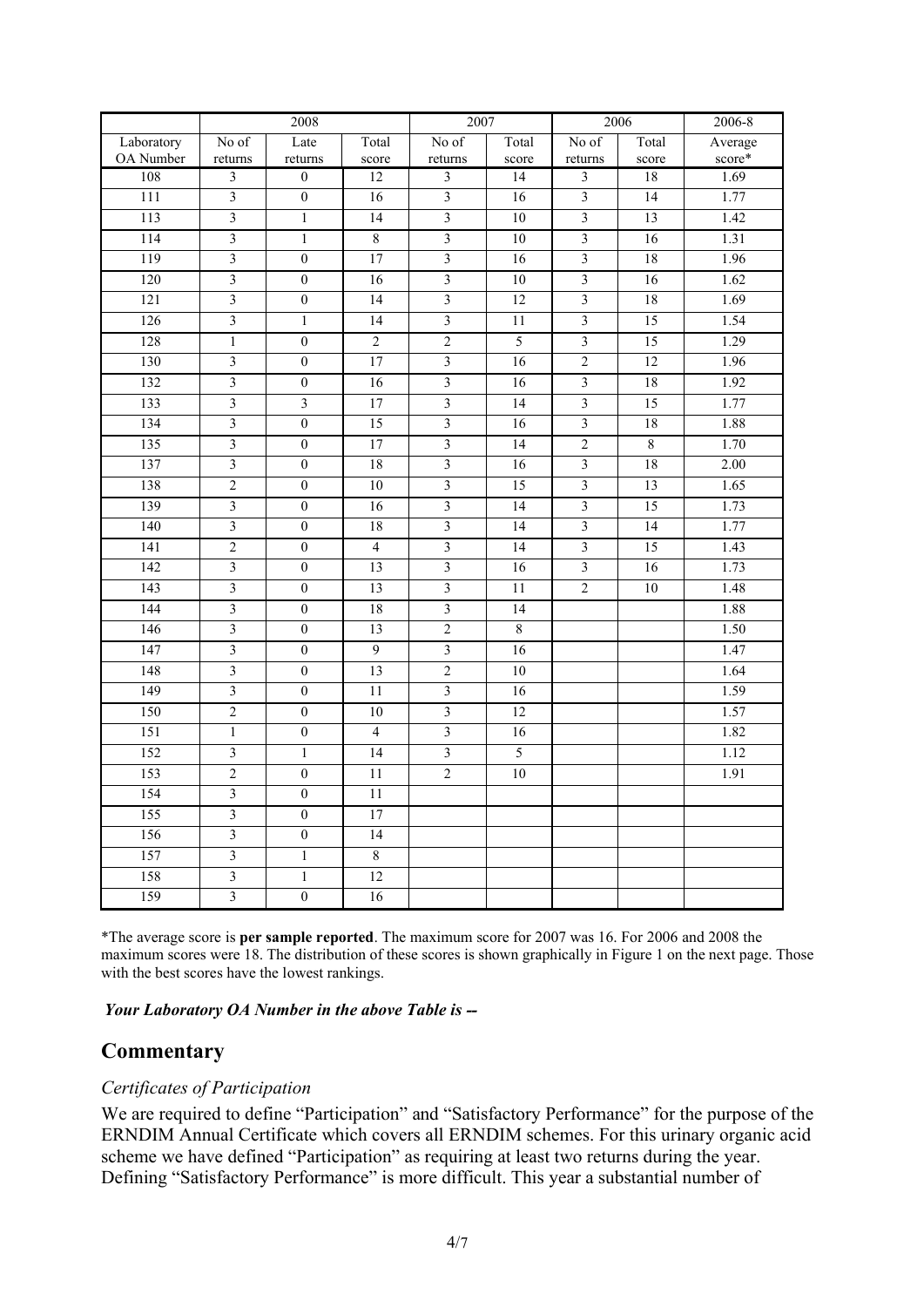participants experienced problems with sample # 162 from a case of (methyl)malonic semialdehyde dehydrogenase deficiency (OMIM +603178). This was circulated partly as an educational exercise as few laboratories have had experience of the disorder though it does appear to be relatively common in some Middle-Eastern ethnic groups. In view of the large number of low scores for this sample we have retained the same criteria for "Satisfactory Performance" as in 2007: when one of the nine samples circulated proved to be unstable and was not scored. Thus a score of 11 or more based on three returns (maximum possible score 18), or of 7 or more where only two returns have been received (maximum possible score 12) has been classed as satisfactory. We will be sending individual letters, drawing attention to areas that appear particularly problematical, to laboratories failing these formal "Satisfactory Performance" criteria. However, such criteria are always somewhat arbitrary and in practice even a single missed or wrong diagnosis can be highly damaging. Thus the reason(s) for failure to correctly report on any of the samples in the scheme should be investigated locally and appropriate remedial action taken.



Figure 1: Distribution of average scores per sample, 2006-2008.

### *Review of long-term performance data*

The quality of analytical performance in the ERNDIM quality assurance schemes, together with the scope and organisation of the various schemes, has recently been reviewed (Fowler B, Burlina A, Kovich V, Vianey-Saban C. Quality of analytical performance in inherited metabolic disorders: the role of ERNDIM. *J Inherit Metab Dis* 2008; **31**: 680-689). In a related article (Peters V, Garbade SF, Langhans CD et al. Qualitative urinary organic acid analysis: Methodological approaches and performance. *J Inherit Metab Dis* 2008; **30**: 690-696) data for 50 samples circulated in the Sheffield scheme were examined to determine the underlying reason for any individual score of 0 or less. It was found that the most frequent problem was failure to detect minor peaks of diagnostic significance. This type of failure was strongly clustered: 19 on a sample from a case of tyrosinaemia type 1, 11 on a sample from a case of succinic semialdehyde dehydrogenase deficiency (4-hydroxybutyric aciduria) and 11 on a sample from an adult with well-compensated medium-chain acyl-CoA dehydrogenase deficiency. Another sample from compensated medium-chain acyl-CoA dehydrogenase deficiency resulted in 6 such failures, fumarate hydratase deficiency (two circulations of the same sample) 8, and ornithine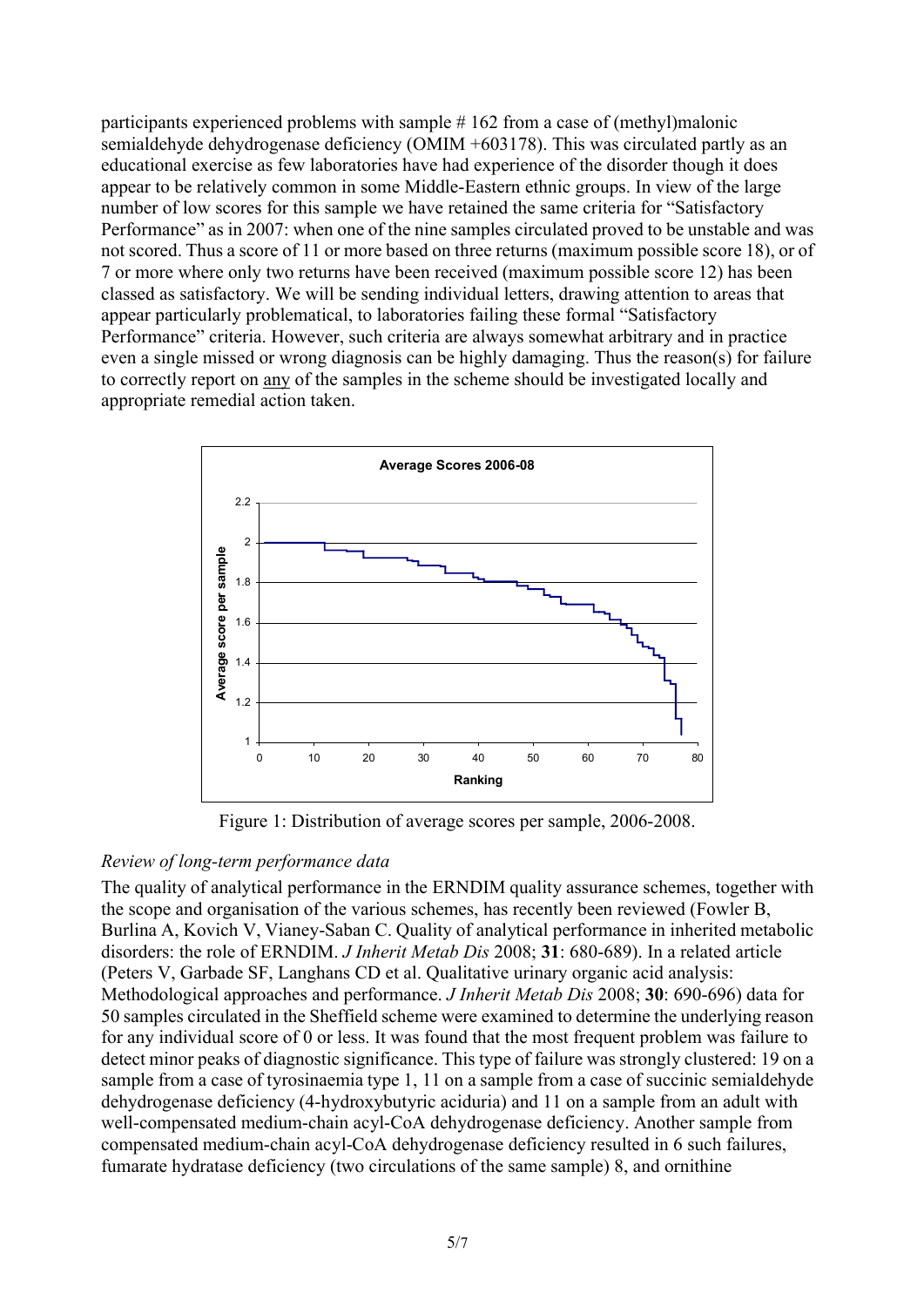carbamoyltransferase deficiency 5. In some cases the underlying problem seemed to be poor chromatography. In others there appeared to be no system in place to look specifically for the compounds in question (succinylacetone, acylglycines, 4-hydroxybutyrate, orotic acid) even though it is well-recognised that even small amounts may be significant. Related issues were failure to identify a reasonably prominent abnormal peak (10 returns) or failure to recognise the significance of such a peak that had been correctly labelled (23 returns). In 52 returns the wrong disorder was diagnosed, fairly evenly spread through the samples but particularly on samples from cases of 3-hydroxy-3-methylglutaryl-CoA lyase deficiency (6) and DOPA administration (10). A sample from a teenager who has ingested gamma-butyrolactone as a recreational drug was interesting in that succinic semialdehyde dehydrogenase deficiency was diagnosed in 11 returns despite an obviously inappropriate clinical presentation. Overall, 172 of 2418 (7.1%) of returns on abnormal samples were considered unhelpful or misleading.

The converse situation, where a sample from a healthy child was given a possible or definite diagnosis was less frequent, 37 of 1086 returns (3.4%). Another problem identified in this survey was misidentification of samples, either transposition within the EQA samples or confusion with other samples being processed at the time. In all there were 12 examples of this in the 17 circulations surveyed (1.03% per three-sample return).

#### *Assessing suggestions for further investigation*

The response form sent out with the urine samples asks for "Further investigations required to confirm/clarify the diagnosis". Participants interpret this request in a great variety of ways. With some samples a simple "none" would suffice, with others a variety of alternative diagnoses need to be considered; a doubtful or borderline abnormality may require further samples or some alternative approach for verification. The organisers of the qualitative diagnostic proficiency schemes have noted that their participants' recommendations for further investigation tend to lack focus and perspective, bringing problems when scoring this aspect of the report. Some participants in the present scheme show similar tendencies, with suggestions covering every possible angle but no clear sense of priority. Given that the report is destined to a hypothetical "non-specialist paediatrician in a distant general hospital" a structured approach is required. As an example, when reporting a urine sample with a suspiciously prominent peak of lactate the next step would be determination of plasma lactate, possibly more than once if the clinician deemed this appropriate, and only then, with lactic acidaemia confirmed, would any of the numerous more specialist investigations be appropriate. Context is also important in that a clinician faced with an acutely ill baby may well regard suggestions involving fibroblast culture or determination of gene sequence as not immediately helpful. Indeed if the metabolite results are sufficiently clear investigation at enzyme or gene level may not be required to establish the diagnosis.

Caveats (relating to the transitory nature of organic acid findings in some of the fatty acid oxidation defects for example) or suggestions for other lines of laboratory investigation based on the clinical presentation rather than the analytical findings should be placed in the "Additional comments" box. However, in some countries there is a very clear line between "biologists" and "clinicians" and care is needed here not to trespass into issues of patient management.

#### *Communication*

For 2008 we sent the entire set of nine urine samples as a single consignment, to be analysed and reported in three sets. We sent out E-mail reminders to participants whose reports were outstanding after the closing dates. This revealed that a small number of returns had indeed gone missing in the mail and that a slightly larger number of laboratories had overlooked the closing date or lost their response forms – a disadvantage of sending all the samples out together.